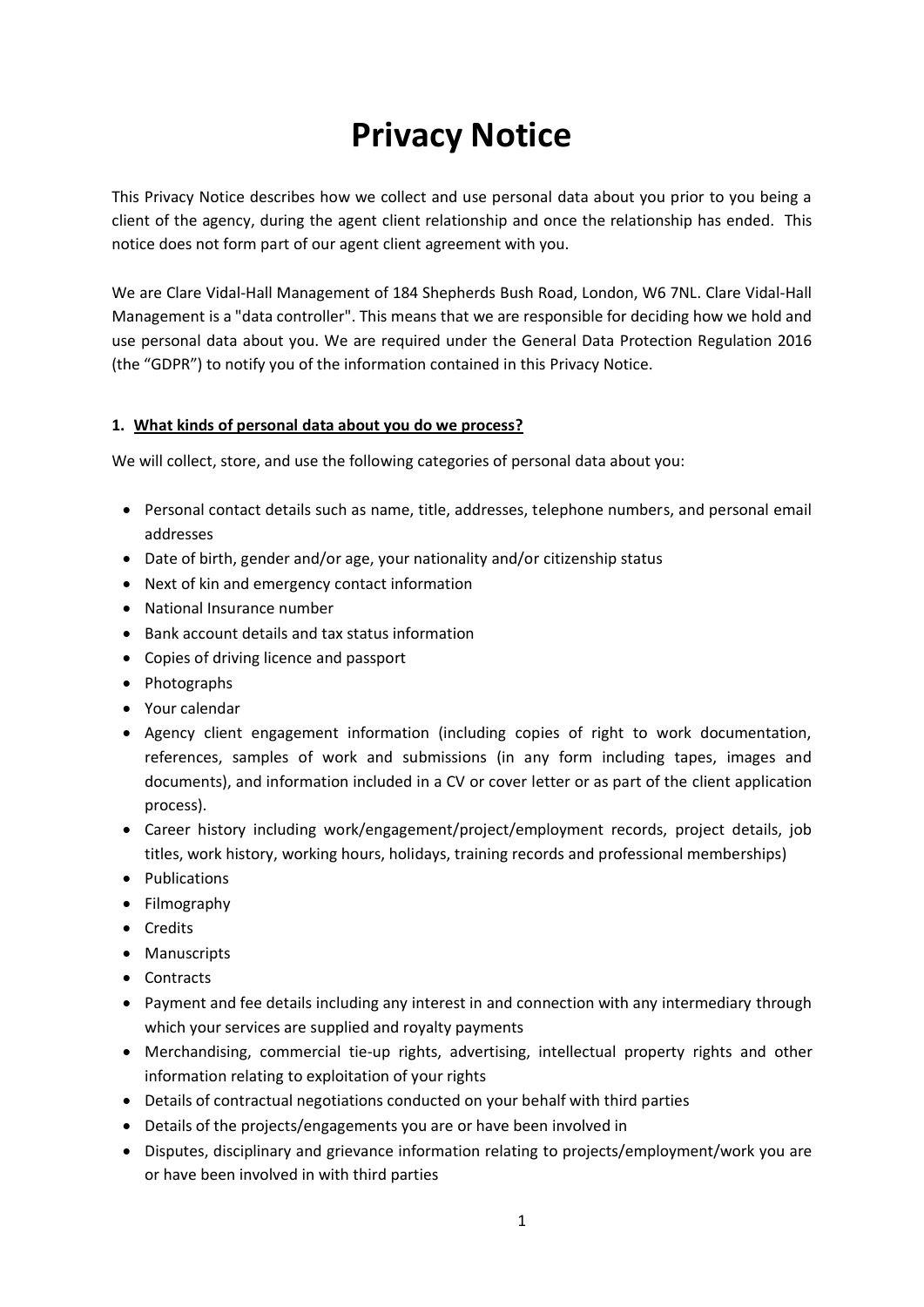- Health information including mental health
- Details of your assets and beneficiaries, such as information contained in your will or where you have transferred your beneficial interest in your work or other rights to other individuals and/or companies.
- Your marital status, family, lifestyle or social circumstances and other affairs, if relevant to the agency client relationship (for example where we liaise with third parties on your behalf in respect of your reputation or reliability).
- Information about criminal convictions or offences
- US Social Security Number
- ITIN number
- Copies of previously completed tax forms and current tax forms

Some of the personal data above may also fall within "special categories" of more sensitive personal data such as:

- Information about your race or ethnicity, religious beliefs, sexual orientation and political opinions.
- Trade union membership.
- Information about your health, including any medical condition, health and sickness records
- Genetic information and biometric data.

Some of the personal data above may also fall within personal data relating to criminal convictions and offences.

## **2. What is the source of your personal data?**

Most of the personal data we collect, store and use about you will be provided by you (or third parties authorised by you) as follows:

- As part of and during the agency client engagement process prior to you engaging us as your agents (e.g. submissions, CVs and references); and
- As part of the agency client relationship to enable us to fulfil our contractual obligations to you under our agency client agreement.

We may also use and store personal data about you from:

- Information generated about you in fulfilling our contractual obligations under the agency client agreement; and
- Information about you that is available from public sources (e.g. IMDB, Wikipedia, LinkedIn, Spotlight).

## **3. How will we use your personal data and what are our legal grounds for processing your personal data?**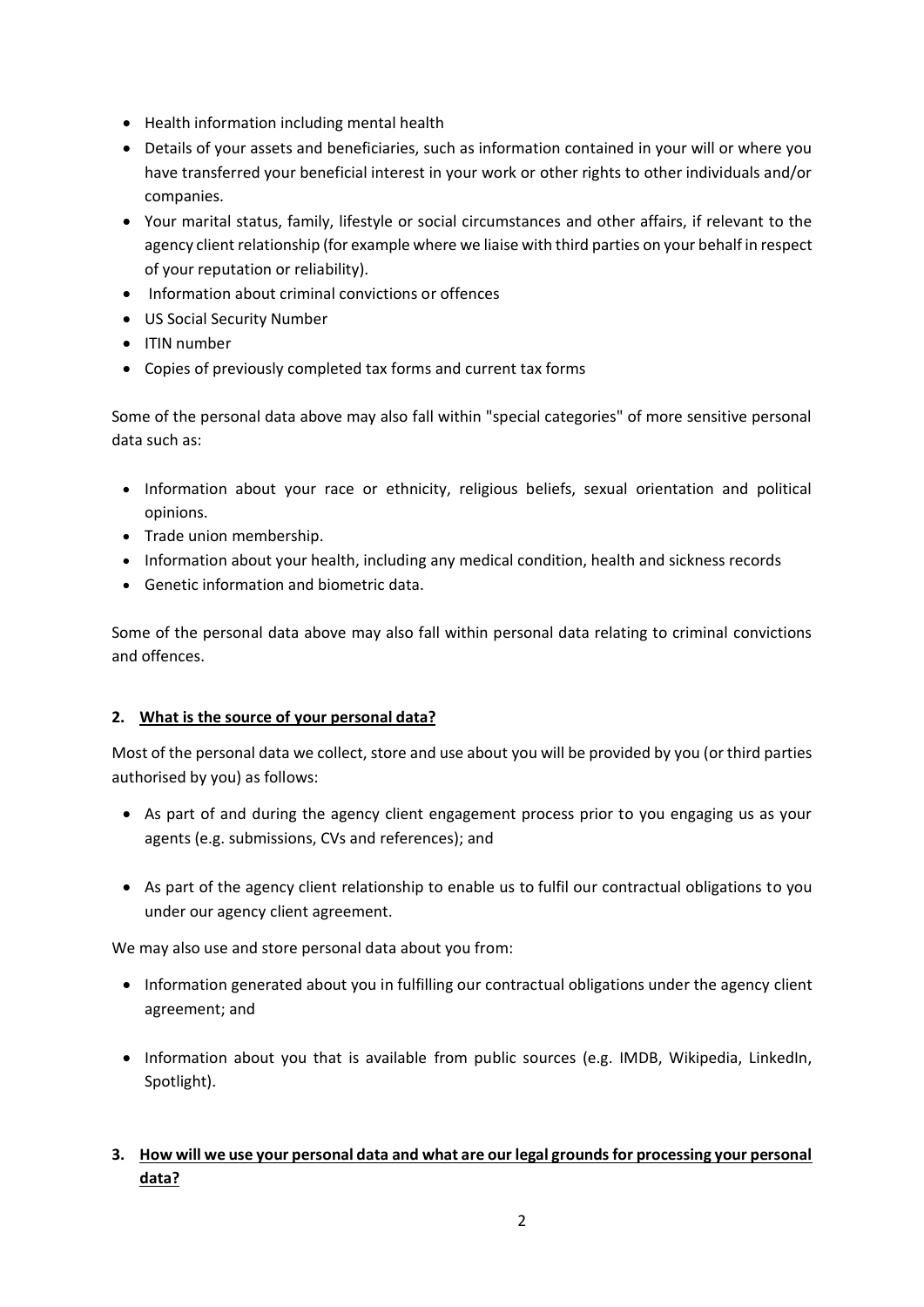We use your personal data primarily for the purpose of acting for you as your agent. The situations in which we may use your personal data are set out below along with the legal grounds we will rely upon to process your data. Some of the legal grounds for processing will overlap and there may be several grounds which justify our use of your personal data.

- **a) The processing of your personal data is necessary for the performance of an agency client agreement or to enable us to take steps at your request prior to entering into an agency client agreement:**
	- To make a decision about whether we take you on as a client
	- Determining the terms of our agency client agreement with you
	- Keeping you up to date and reporting to you
	- To represent you
	- To find and put you forward for new projects and engagements
	- To create a profile on our database to enable us to assess your suitability for new projects and so that we can easily forward your profile onto third parties such as directors and producers and transfer your profile onto a third-party database and to find and put you forward for new projects
	- Negotiating the terms of your engagement on new projects with third parties including (but not limited to):
		- The scope of your services
		- Fees, payments and royalties
		- Work benefits and expenses
		- Working hours, dates of the engagement, place of work and your work environment
		- Restrictive covenants
		- Disputes
		- Publicity
	- Managing your affairs and servicing contracts
	- To negotiate your intellectual property rights, licence fees and royalty payments
	- To collect and receive payments on your behalf, to undertake invoicing, to collect and pay VAT and to deduct our commissions
	- Making arrangements for the termination of any agency client relationship

## **b) The processing of your personal data is necessary for our legitimate interests of running an agency business:**

- Business management and planning
- Dealing with legal disputes involving you and/or our employees
- Equal opportunities monitoring
- Updating client records
- To monitor and keep records of our communications with you and our staff
- For market research and analysis and developing statistics
- For some direct marketing communications

#### **c) To comply with our legal obligations**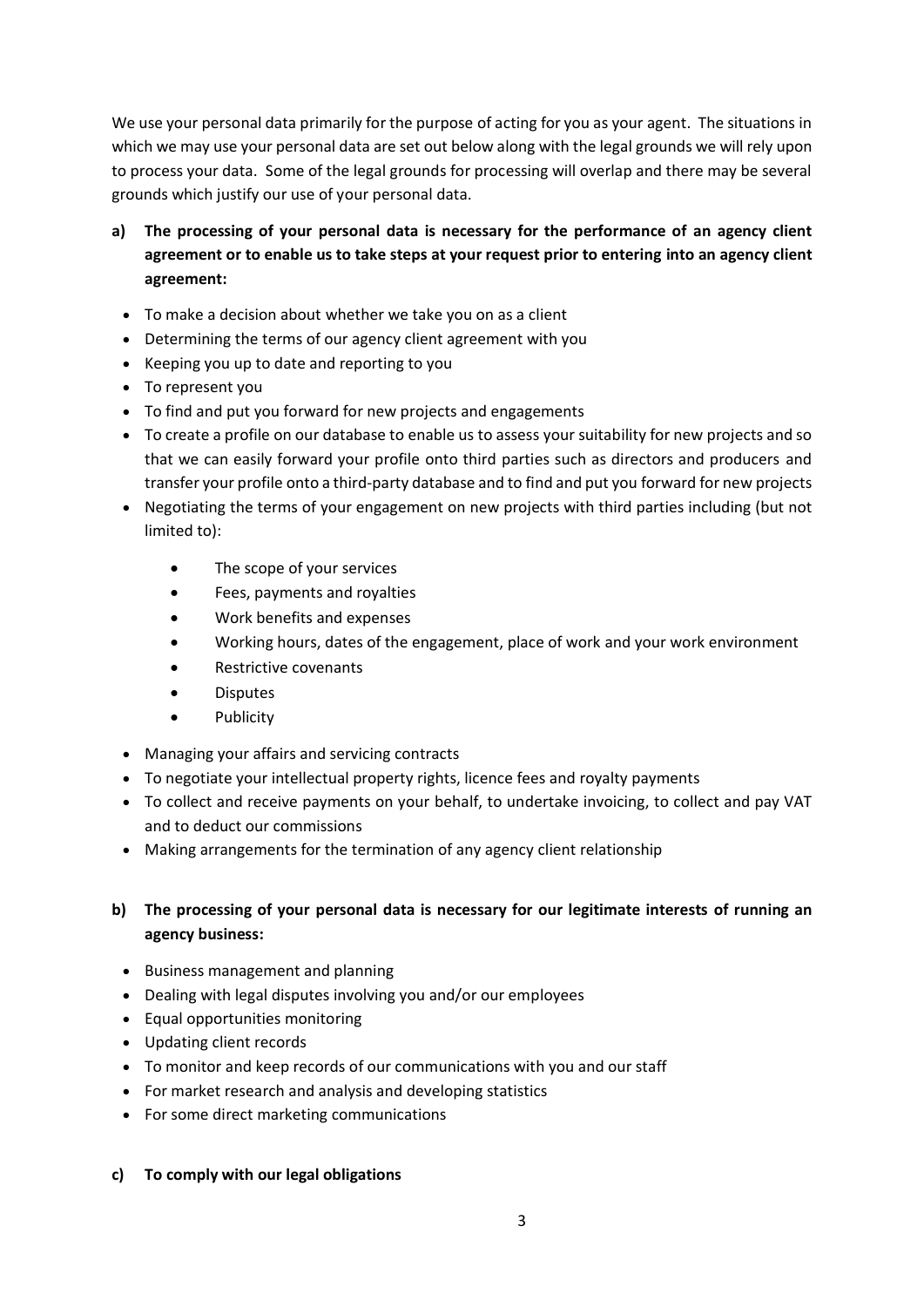- Accounting and auditing of our business
- To comply with any obligations under employment law and/or under the Employment Agency **Standards**

## **d) Consent**

• For some direct marketing

## **Change of purpose**

We will only use your personal data for those situations listed above, unless we reasonably consider that we need to use it for another reason and that reason is compatible with the original purpose. If we need to use your personal data for an unrelated purpose, we will notify you and we will explain the legal basis which allows us to do so.

Please note that we may process your personal data without your knowledge or consent, where this is required or permitted by law.

## **4. How we use particularly sensitive personal data about you and what are our legal grounds for processing this type of personal data**

Special categories of particularly sensitive personal data and personal data relating to criminal convictions and offences require higher levels of protection. We need to have a further legal ground for collecting, storing and using this type of personal data. We may process special categories of personal data in the following circumstances:

## **a) With your explicit consent**

- To collect, hold and disclose data concerning your health to third parties e.g. where disclosure of your health records or a medical examination is a condition of your engagement on a project.
- To hold and disclose any criminal records information relating to you (including alleged offences) e.g. where disclosure of such information to a third party is a condition of your engagement on a project.
- To create a profile on our database to enable us to assess your suitability for new projects and so that we can easily forward your profile onto third parties such as directors and producers and transfer your profile onto a third-party database and to find and put you forward for new roles and projects

## **b) Processing is necessary to protect your vital interests or those of another natural person**

• To collect, hold and disclose data concerning your health to third parties e.g. where disclosure of your health records is necessary for a medical emergency.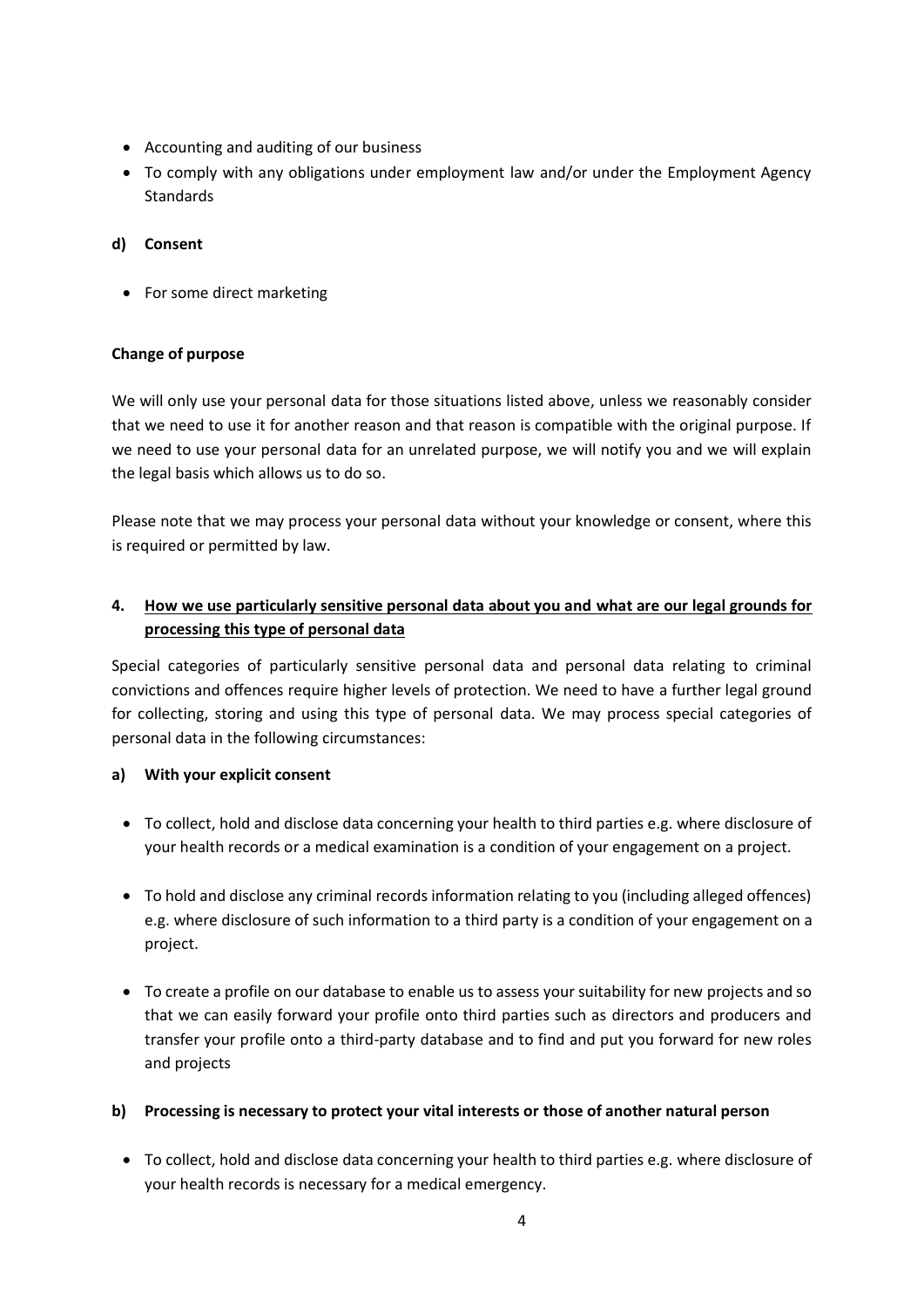- **c) The personal data we wish to process has manifestly been made public by you**
- **d) Processing is necessary for the establishment, exercise or defence of legal claims or whenever Courts are acting in their judicial capacity**
- **e) Processing is necessary for reasons of substantial public interest**

#### **5. When do we share your personal data with other organisations or individuals?**

We may have to share your personal data with third parties, including third-party service providers and other entities in the group. We require such third parties to respect the security of your data and to treat it in accordance with data protection legislation.

A situation where we will often provide your personal data to third parties is where it is necessary for the performance of the agency client agreement with you such as where we put you forward for new projects or where certain categories of your personal data are required by a third party in respect of a project you have been engaged on.

To enable us to assess your suitability for new projects and so that we can easily forward your profile onto third parties such as directors and producers we will create an profile on our database. Our database is hosted/provided by Agent File. We may place your profile on a third-party database.

[In order to market your work abroad we may, after discussion with you, engage a suitable co-agent. In this situation, we will seek your consent before providing any of your personal data to the co-agent.]

We will not share or use your personal data in a way you would not expect under the agent client agreement.

We may also share your personal data with third parties where required by law or where we have another legitimate interest in doing so.

#### **6. Transferring your personal data outside the EU**

We are based in the UK, but sometimes we may need to transfer your personal data outside the EU. A common example is where we need to provide your personal data to a company or organisation outside the EU as a requisite to you providing your services to that company or organisation.

We will seek and secure your explicit consent for transferring your personal data outside the EU in circumstances where (a) the transfer is not necessary for the client agency agreement (b) the EU Commission has not made an adequacy decision in respect of the country in which the recipient of the personal data is based (c) the transfer of the personal data is not subject to appropriate safeguards as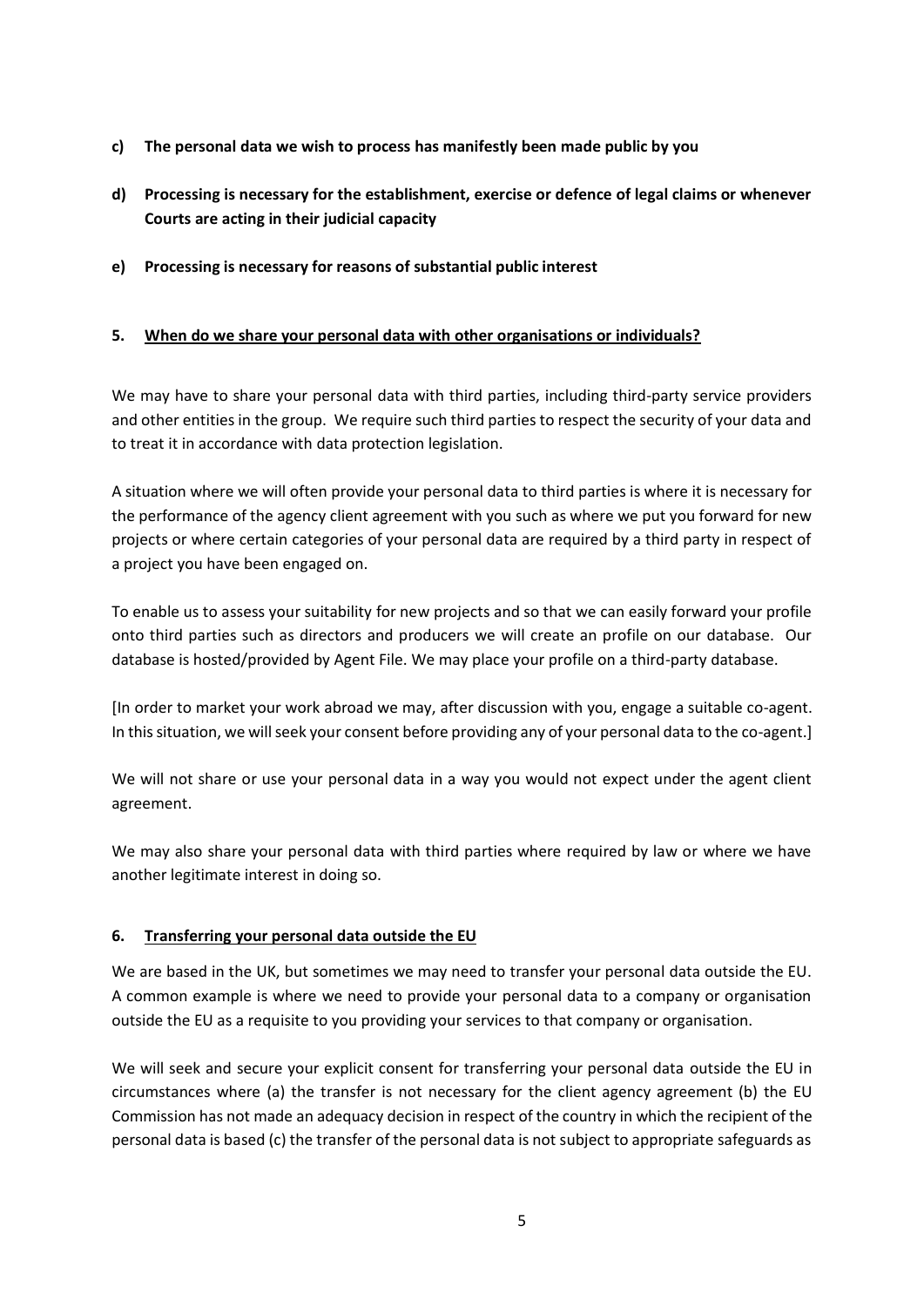set out in Article 46 of the GDPR (d) there are no binding corporate rules in place (e) no other derogation is applicable.

## **7. What if you don't want to share your personal data with us?**

If you fail to provide certain information when requested, we may not be able to perform the agency client agreement we have entered into with you or we may be prevented from complying with our legal obligations to you (such as paying you or putting you forward for new projects).

## **8. What should you do if your personal data changes?**

You should tell us, so we can update our records. The contact details for this purpose are in this Privacy Notice, otherwise please inform your usual contact at Clare Vidal-Hall Management.

## **9. How do we keep your data secure?**

We have put in place appropriate security measures to prevent your personal data from being accidentally lost, used or accessed in an unauthorised way, altered or disclosed. In addition, we limit access to your personal data to those employees, agents, contractors and other third parties who have a business need to know. They will only process your personal data on our instructions and they are subject to a duty of confidentiality.

We have put in place procedures to deal with any suspected data security breach and will notify you and any applicable regulator of a suspected breach where we are legally required to do so.

## **10. For how long do we retain your personal data?**

We will only retain your personal data for as long as necessary to fulfil the purposes we collected it for, including for the purposes of the agency client agreement and satisfying any legal, accounting, or reporting requirements.

Details of retention periods for different aspects of your personal data are available in our retention policy which is available from [admin@clarevidalhall.com](mailto:admin@clarevidalhall.com)

To determine the appropriate retention period for personal data, we consider the amount, nature, and sensitivity of the personal data, the potential risk of harm from unauthorised use or disclosure of your personal data, the purposes for which we process your personal data and whether we can achieve those purposes through other means, and the applicable legal requirements.

In some circumstances we may anonymise your personal data so that it can no longer be associated with you, in which case we may use such information without further notice to you.

Once you are no longer a client of the agency we will retain your personal data in accordance with our data retention policy.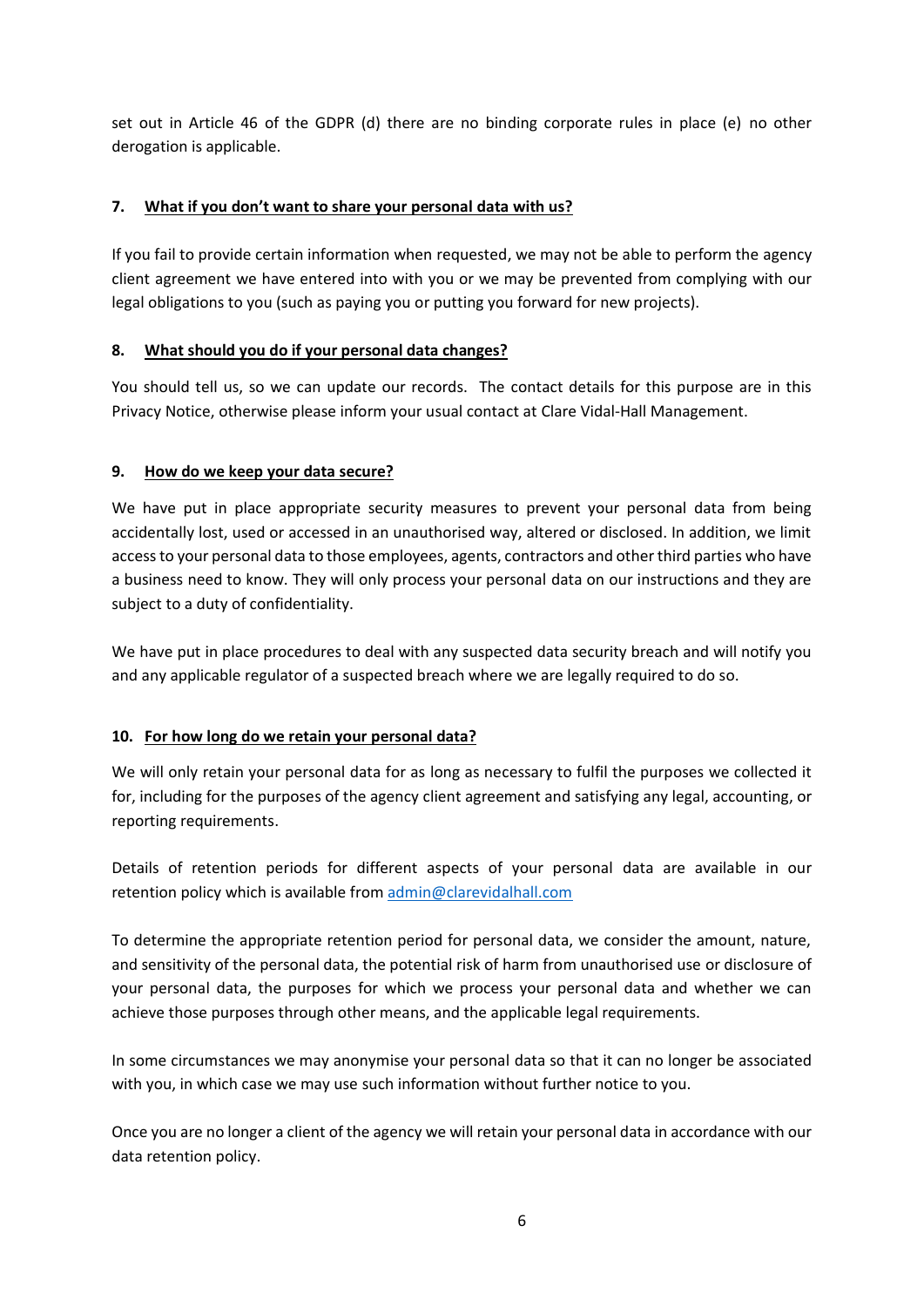#### **11. Your duty to inform us of any changes**

It is important that the personal data we hold about you is accurate and current. Please keep us informed if your personal data changes during your client relationship with us.

#### **12. Rights of Access, Correction, Erasure, and Restriction**

#### **Your rights in connection with your personal data**

Under certain circumstances, by law you have the right to:

- **Request access** to your personal data (commonly known as a "data subject access request"). This enables you to receive a copy of the personal data we hold about you and to check that we are lawfully processing it.
- **Request correction** of the personal data that we hold about you. This enables you to have any incomplete or inaccurate information we hold about you corrected.
- **Request erasure** of your personal data. This enables you to ask us to delete or remove personal data where there is no good reason for us continuing to process it. You also have the right to ask us to delete or remove your personal data where you have exercised your right to object to processing (see below).
- **Object to processing** of your personal data where we are relying on a legitimate interest (or those of a third party) and there is something about your particular situation which makes you want to object to processing on this ground. You also have the right to object where we are processing your personal data for direct marketing purposes.
- **Request the restriction of processing** of your personal data. This enables you to ask us to suspend the processing of your personal data, for example if you want us to establish its accuracy or the reason for processing it.
- **Request the transfer** of your personal data to another party.

If you want to review, verify, correct or request erasure of your personal data, object to the processing of your personal data, or request that we transfer a copy of your personal data to another party, please contact [admin@clarevidalhall.com](mailto:admin@clarevidalhall.com) in writing.

#### **No fee usually required**

You will not have to pay a fee to access your personal data (or to exercise any of the other rights). However, we may charge a reasonable fee if your request for access is clearly unfounded or excessive. Alternatively, we may refuse to comply with the request in such circumstances.